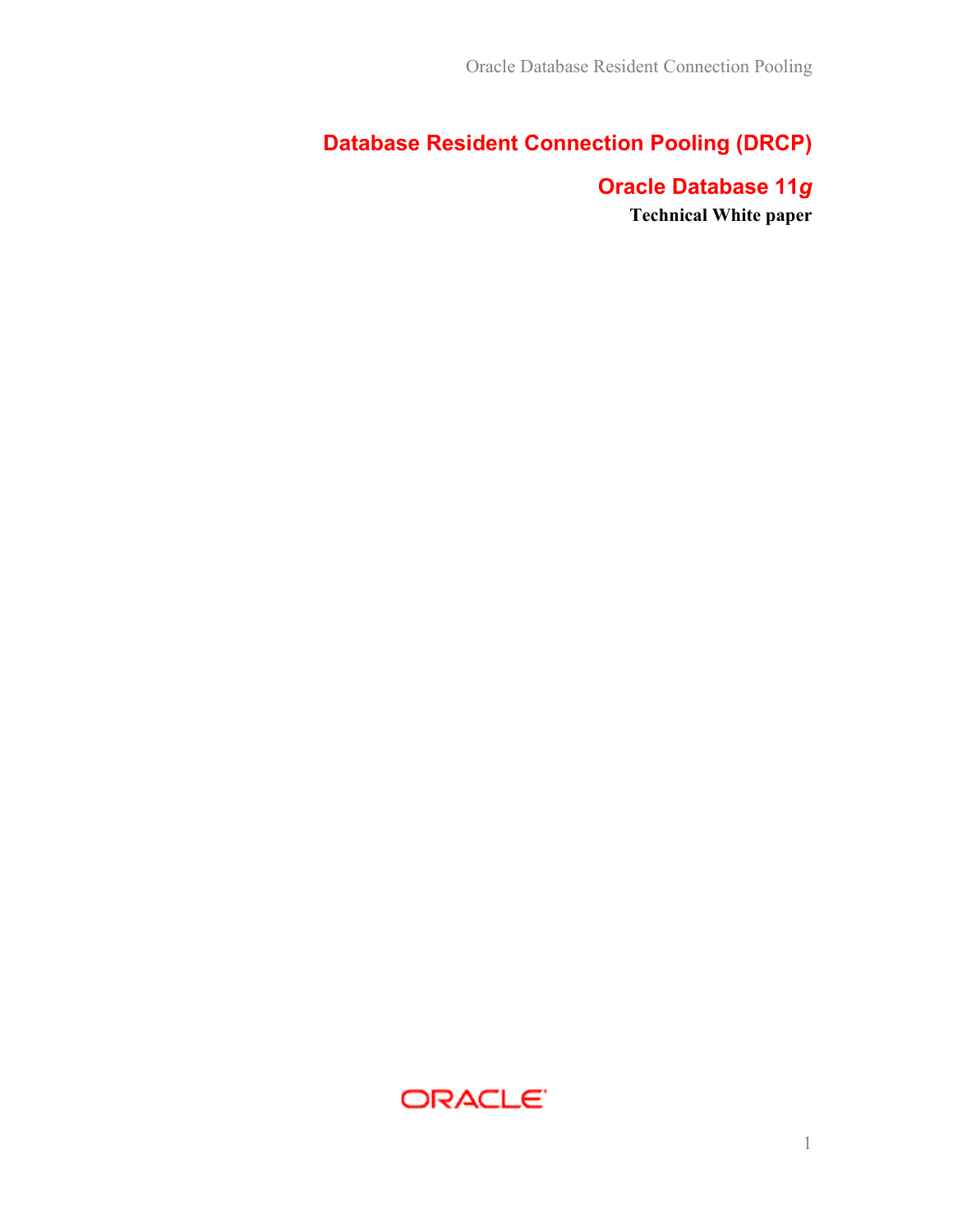#### **Introduction**

Web tier and mid-tier applications typically have many threads of execution, which take turns using RDBMS resources. Currently, multi-threaded applications can share connections to the database efficiently, allowing great mid-tier scalability. Starting with Oracle 11g, application developers and administrators and DBAs can use Database Resident Connection Pooling to achieve such scalability by sharing connections among multi-process as well as multi-threaded applications that can span across mid-tier systems.

A connection resource for an Oracle Database is the database server process, the session and their associated memory. To minimize the database resources and to provide enduser concurrency at the same time, applications generally implement various resource pooling solutions. Oracle has provided connection-pooling solutions in all the data access drivers like OCI, OCCI, JDBC, ODP.NET etc. These take advantage of the ability of multiple threads in one application process to share resources.

However, there are many mid-tier deployments, which are process oriented or in which sharing of resources amongst threads is insufficient. These deployments fall into two major classes:

- 1. Single threaded applications such as most PHP applications
- 2. Multi threaded applications which often hold many idle connections, e.g. in redundant processes, due to spikes in usage, and could benefit from sharing across processes or even across systems.

These applications tend to hold the database connections persistently while serving multiple user requests, to avoid connection creation and termination overheads when done on the fly. The mid-tier processes are typically configured to address the concurrency of end user requests, which is much higher than the concurrency of backend database accesses. If all the mid-tier processes use persistent connections to the database, the mid-tier scalability gets restricted due to database resource constraints.

Oracle Shared Server model partly addresses this issue, by pooling the Oracle server processes on the database side that can be shared by multiple connections. But the session resources are not shared. This model is useful where the clients need to hold the sessions for longer periods (for long running transactions etc.) with fewer clients actually doing the database activity at any point of time. However, in scenarios where the sessions are required for short database activity and the database activity across multiple requests does not depend on the session state, applications can achieve much higher scalability by using the Database Resident Connection Pooling.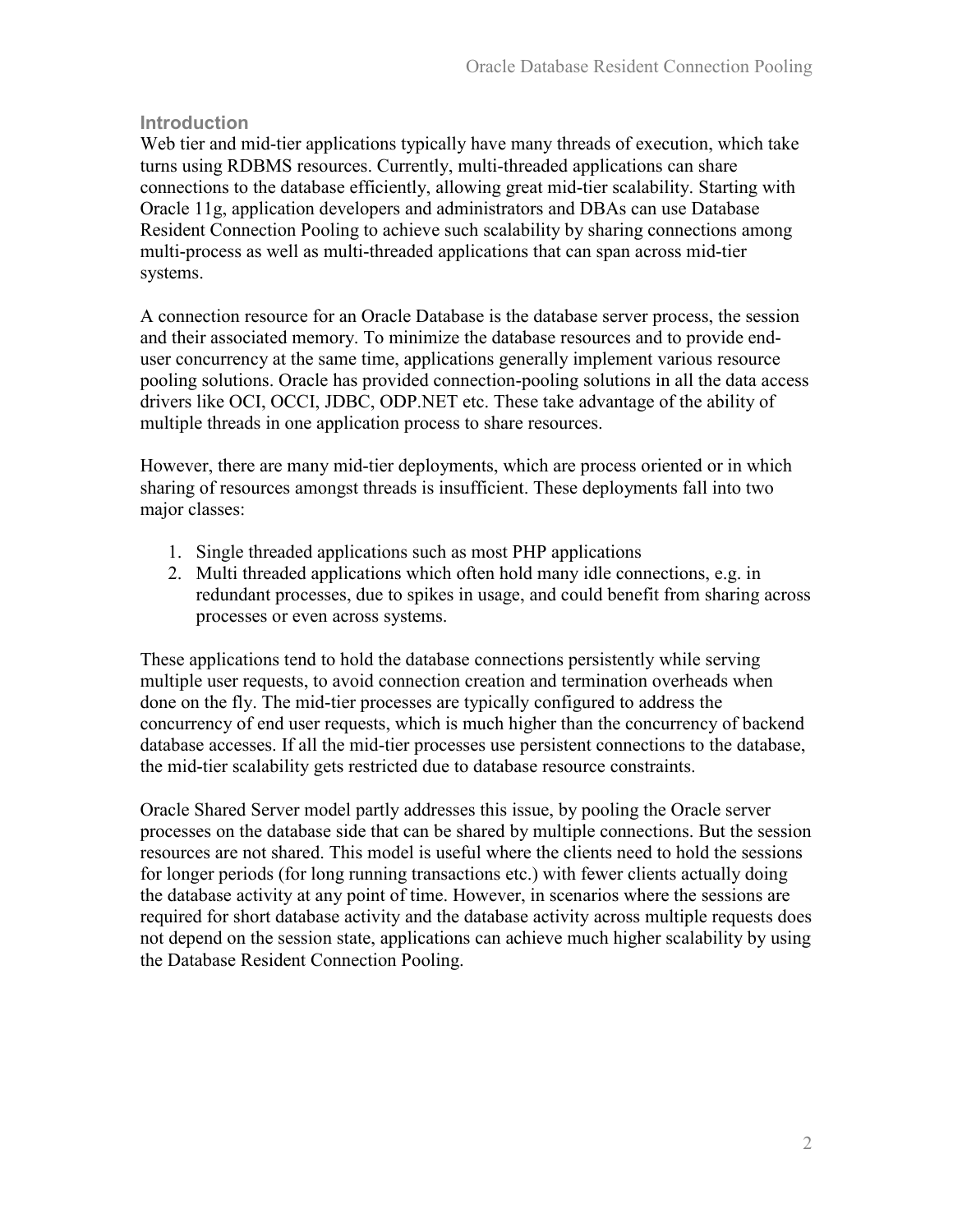## Database Resident Connection Pooling (DRCP)

The Database Resident Connection Pooling, a new feature of Oracle Database 11g by design is targeted at addressing the scalability requirements in such environments that require support for tens of thousands of connections. DRCP pools database server processes and sessions (the combination is known as a pooled server), which are shared across connections from multiple application processes from the same host or from different hosts. A Connection Broker process manages the pooled servers in the database instance. Clients are persistently connected and authenticated to the Broker. Clients request the Broker to provide pooled servers when they need to perform some database activity, use them, and then release them back for reuse by other clients.

When the pooled servers are in use, they are equivalent to dedicated servers. Upon a request from the client on the persistent channel, the broker picks the appropriate pooled server and hands-off the client to that pooled server. The client directly communicates with the pooled server for all its database activity. The pooled server is handed back to the broker when the client releases it.



# : Busy/Idle with respect to Database Activity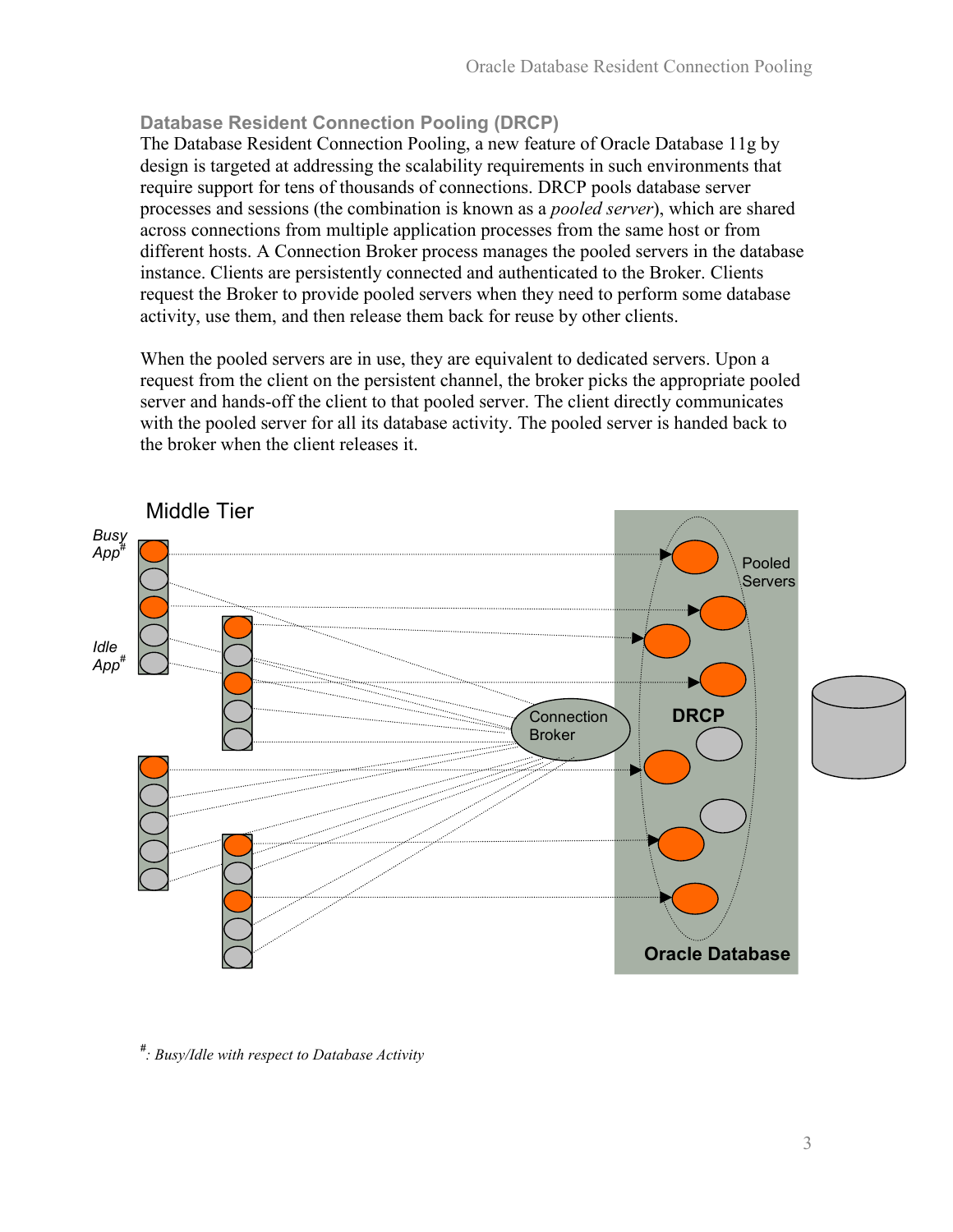Using Database Resident Connection Pool

Database Tier Enabling and Configuring the pool: DRCP comes with an easy-to-use database administrative API. Every database instance of 11g has a default pool. The pool can be configured and administered by the DBA using the PLSQL package DBMS\_CONNECTION\_POOL.

```
SQL>execute dbms connection pool.configure_pool(null, minsize=>10,
                                    maxsize=>100, 
                                   inactivity timeout=>300,
                                   max think time=>600, …);
```
The above is an optional step and can be used if the default settings have to be changed.

The pool needs to be started before the clients can request for connections. The command below brings up the Broker, which registers itself with the database listener.

SQL> execute dbms connection pool.start pool;

Once enabled this way, the pool automatically restarts when the instance restarts, unless explicitly stopped by use of the dbms connection pool.stop pool command.

Application Tier

Routing client connections to DRCP: Currently DRCP interface is available for OCI and OCCI clients using TCP/IP protocol and simple database authentication (userid/password based). The clients must specify the server type as POOLED via the connect string as shown below:

myhost.dom.com:1521/sales:POOLED

OR

```
(DESCRIPTION=(ADDRESS=(PROTOCOL=tcp) (HOST=myhost.dom.com) 
(PORT=1521))(CONNECT_DATA=(SERVICE_NAME=sales) 
(SERVER=POOLED)))
```
Sharing the pooled servers: DRCP guarantees that the pooled servers are never shared across different users. However, DRCP allows for sharing the pooled servers across different instances of the same application. In addition, even for the same user, DRCP maintains a logical grouping of the pooled servers, based on the "connection classes" chosen by the applications. A connection class is a logical name supplied by a client while requesting for a pooled server. It indicates that the client is willing to reuse a pooled server, which was used by other clients using the same logical name.

For example, applications in AP suite may be willing to share the pooled servers among themselves but not among HR suite of applications. Differences in state that the applications leave in the sessions, or some session-specific attributes like language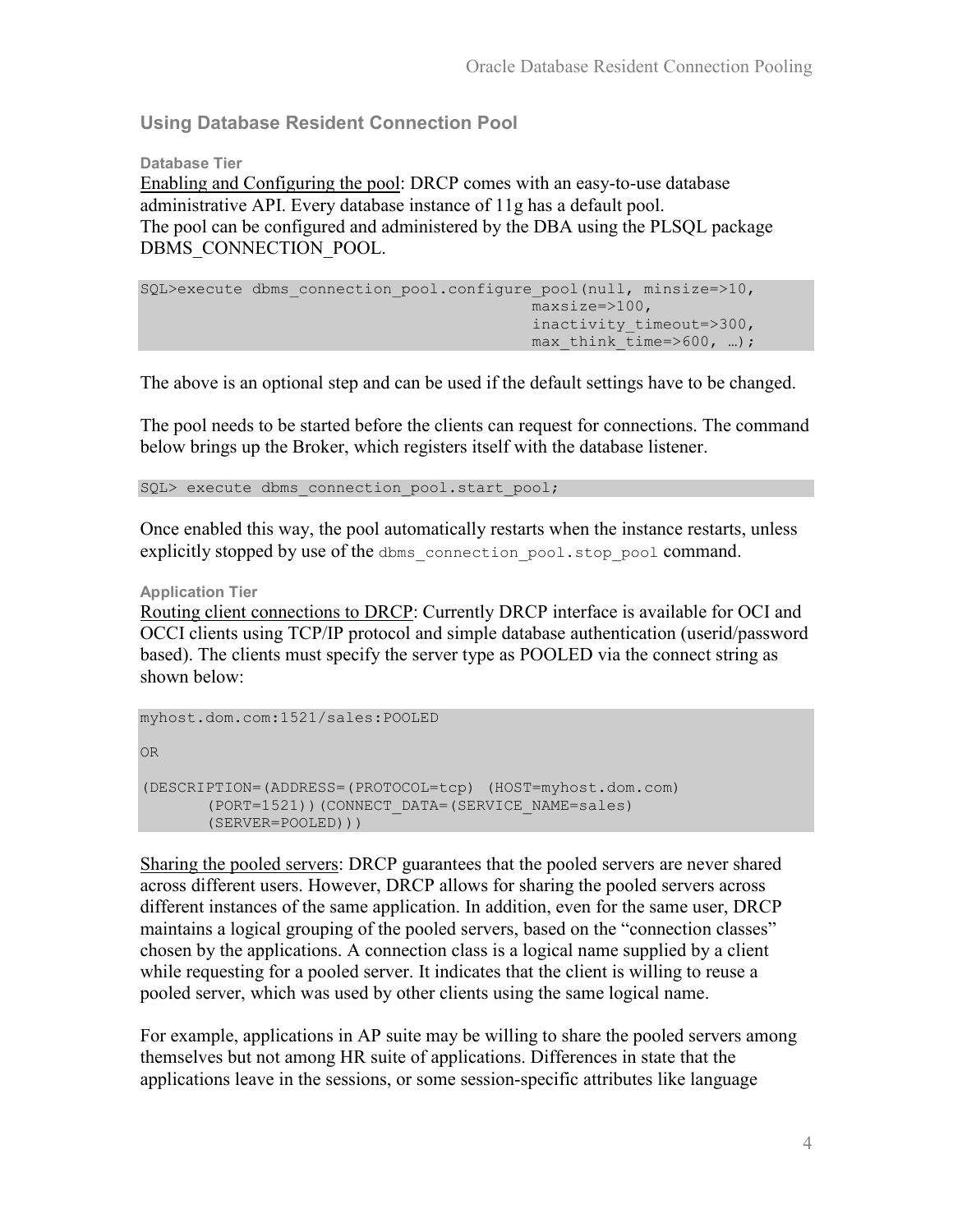settings etc. may be the factors that influence this decision. Clients can request a brand new session if they cannot reuse a session from the pool.

### OCI Clients using DRCP

- 1. Use OCISessionPoolCreate() to create an OCI Session Pool with the DRCP connect string. This maintains connection persistency with the Broker.
- 2. Use OCISessionGet() and OCISessionRelease() from that OCISessionPool which acquire and release pooled servers.
- 3. Specify a connection class value as an attribute on the auth handle passed to OCISessionGet call, before making the call.
- 4. If no connection class is specified, the OCISessionPool's name is implicitly used as the connection class by all the requests using that OCISessionPool, resulting in sharing only within a session pool, becoming equivalent to a plain client-side session pooling application.

### OCCI Clients using DRCP

- 1. Use Environment:: createStatelessConnectionPool() to create an OCCI Stateless Connection Pool with the DRCP connect string. This maintains connection persistency with the Broker.
- 2. Use getConnection(…"APPCC"…) and releaseConnection() from that StatelessConnectionPool which acquire and release pooled servers.

#### PHP Clients using DRCP

Oracle plans to work closely with the open source community on enhancing the PHP-OCI8 driver to leverage DRCP. This will enable PHP applications to maintain persistent connections with the database with minimal resource constraints.

#### Tuning DRCP

Depending on the available hardware resources and concurrency requirements, the pool can be configured for its size. The minsize ensures the pool comes up with and always keeps a certain minimum number of servers. The maxsize puts a cap on the total number of pooled servers. The client requests wait if all the pooled servers are busy and the pool is at its maxsize, till one becomes free.

The inactivity timeout setting helps the pool to terminate idle pooled servers, optimizing the resources. To avoid pooled servers permanently being locked up by bad clients or dead clients, max think time can be set on the pool. The parameters num cbrok and maxconn cbrok can be used to distribute the persistent connections from the clients across multiple brokers. This may particularly be needed in cases where the Operating System limits the maximum number of connections per process.

DBA views are available to monitor the performance of DRCP. The DBA can check the number of busy and free servers, number of hits and misses in the pool against the total number of requests from clients etc. The DRCP configuration parameters can be altered dynamically any time, using dbms\_connection\_pool.alter\_param method or dbms connection pool.configure pool method.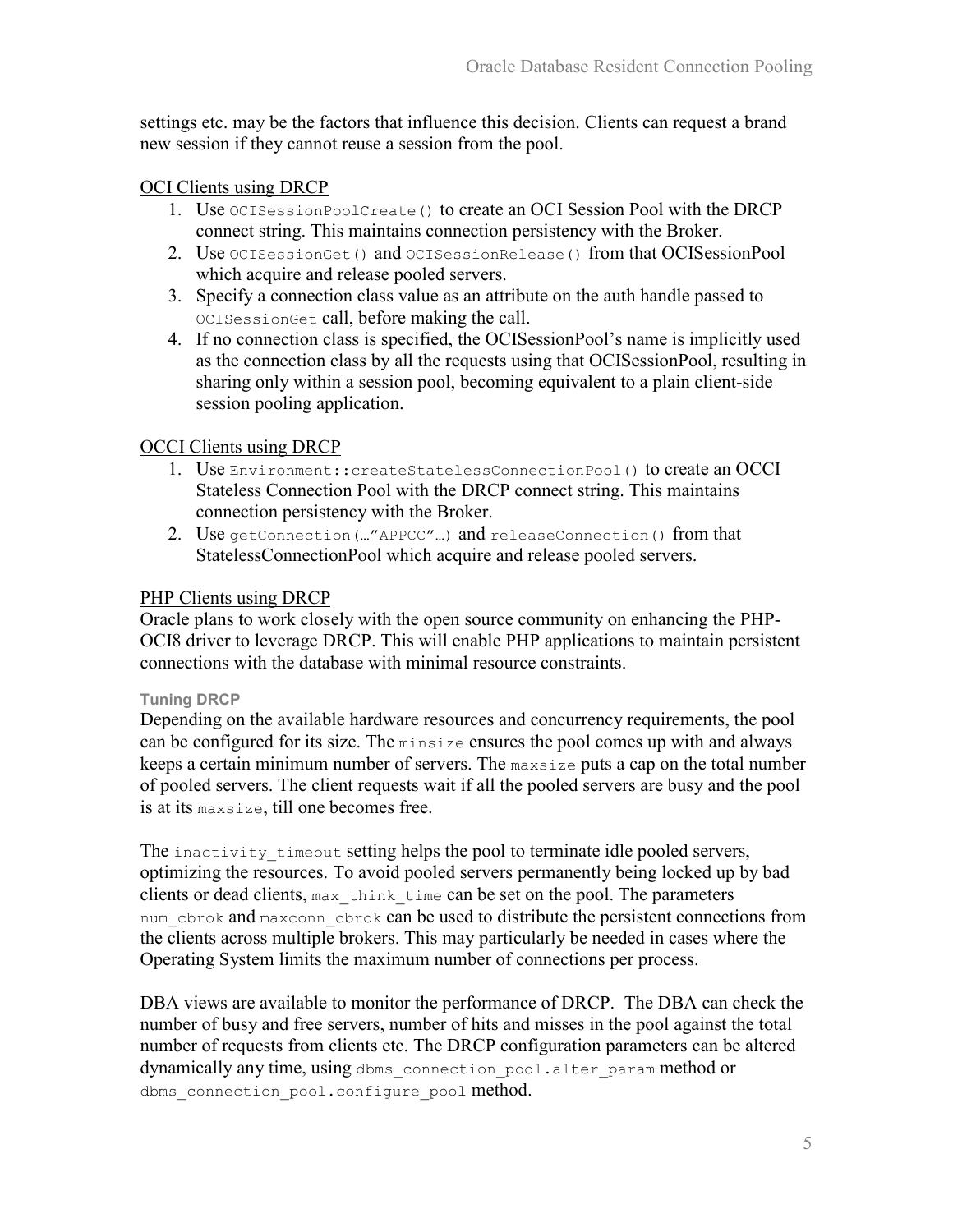### DRCP Scalability

DRCP boosts the scalability of the database and the mid-tier, as the persistent connections to the database are held at minimal cost. The real database connection resources are only used by the active connections, and the scaling of that usage can be explicitly controlled by setting the pool size.

How much of an advantage can this provide?- As each inactive client connection has a very small memory requirement, DRCP can support many times the number of client connections (compared to dedicated and shared servers), when each client connection holds the database session for a short time. In one of our test scenarios on a 2GB system, DRCP was able to support 10 times the number of connections compared to shared servers, and 20 times the number of connections compared to dedicated servers.

Performance measurements were done with a sample OCI client against the Database Resident Connection Pool and the results are shown below. The clients were standalone OCI application processes concurrently requesting for pooled servers and performing query executions and DML operations. The workload chosen was a mix of a READONLY transaction and a READWRITE transaction in the ratio of 3:1. The READONLY transaction included a "get connection" operation, execution of five SELECT statements and a "release connection". The READWRITE transaction, on the other hand, had the same operations but also included an UPDATE statement. The clients used 15sec think time between requests.

The database instance with DRCP was hosted on a 4 CPU Intel Xeon MP 2.80GHz machine with 2GB RAM, running 32bit Red Hat Enterprise Linux Version 4. The pool was up with one Connection Broker and 100 pooled servers. Oracle 11g Beta5 was used for the client and database software. The CPU and memory utilizations were captured using vmstat command and the throughput was captured using Oracle AWR reporting. The OS file descriptor limit was set at 20000.

The throughput had scaled linearly as the number of incoming connections grew and the memory required for the connections was minimal, again proportionate to the number of connections.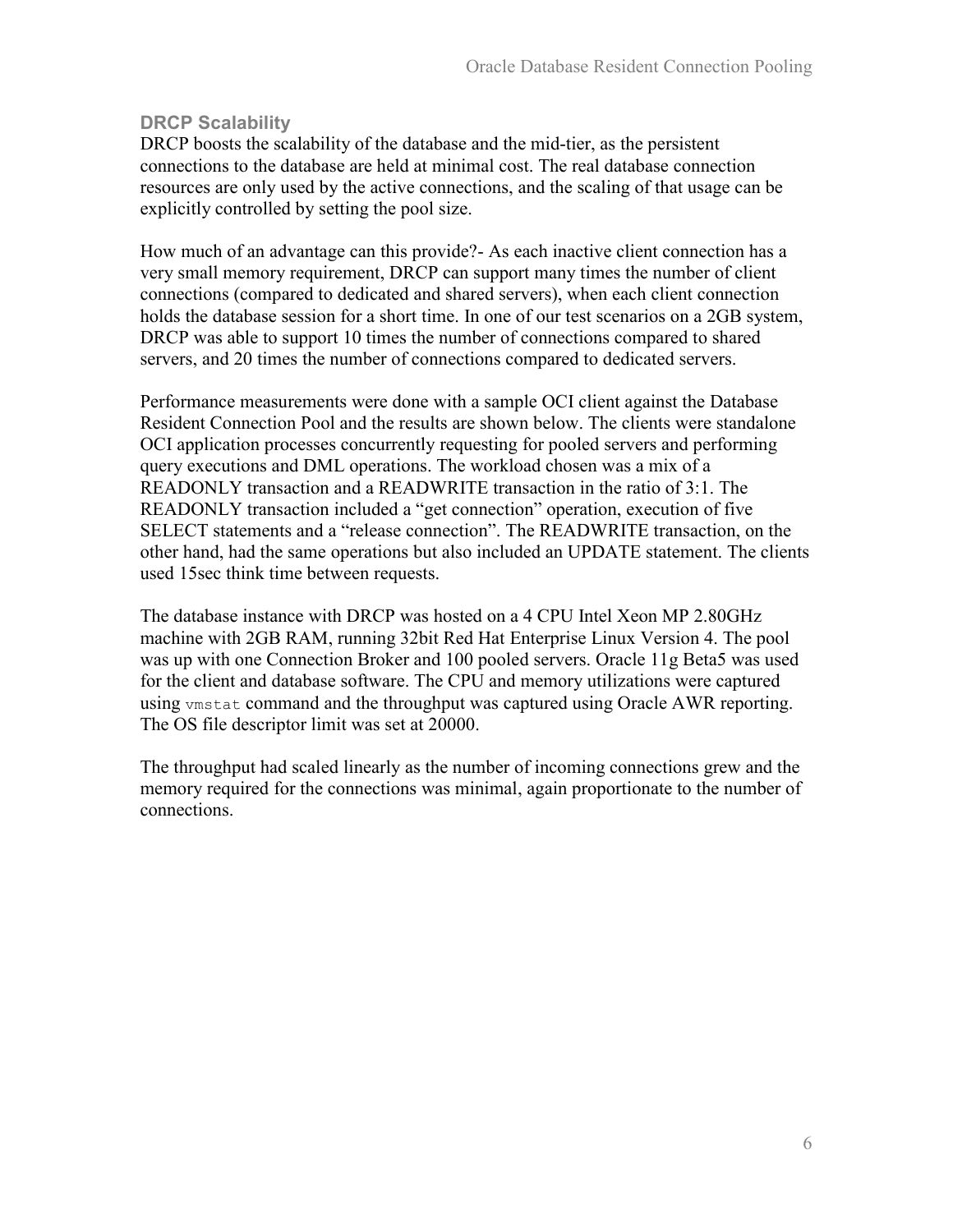



### **Summary**

The Database Resident Connection Pool is an ideal solution for efficiently handling a large number (in the order of tens of thousands) of connections to Oracle database from clients distributed over multiple processes on multiple hosts.

For more information, please see the following Oracle guides:

- Database Concepts
- Database Administrator's Guide
- Oracle Call Interface Programmer's Guide
- Oracle C++ Call Interface Programmer's Guide
- PL/SQL Packages and Types Reference
- Database Reference